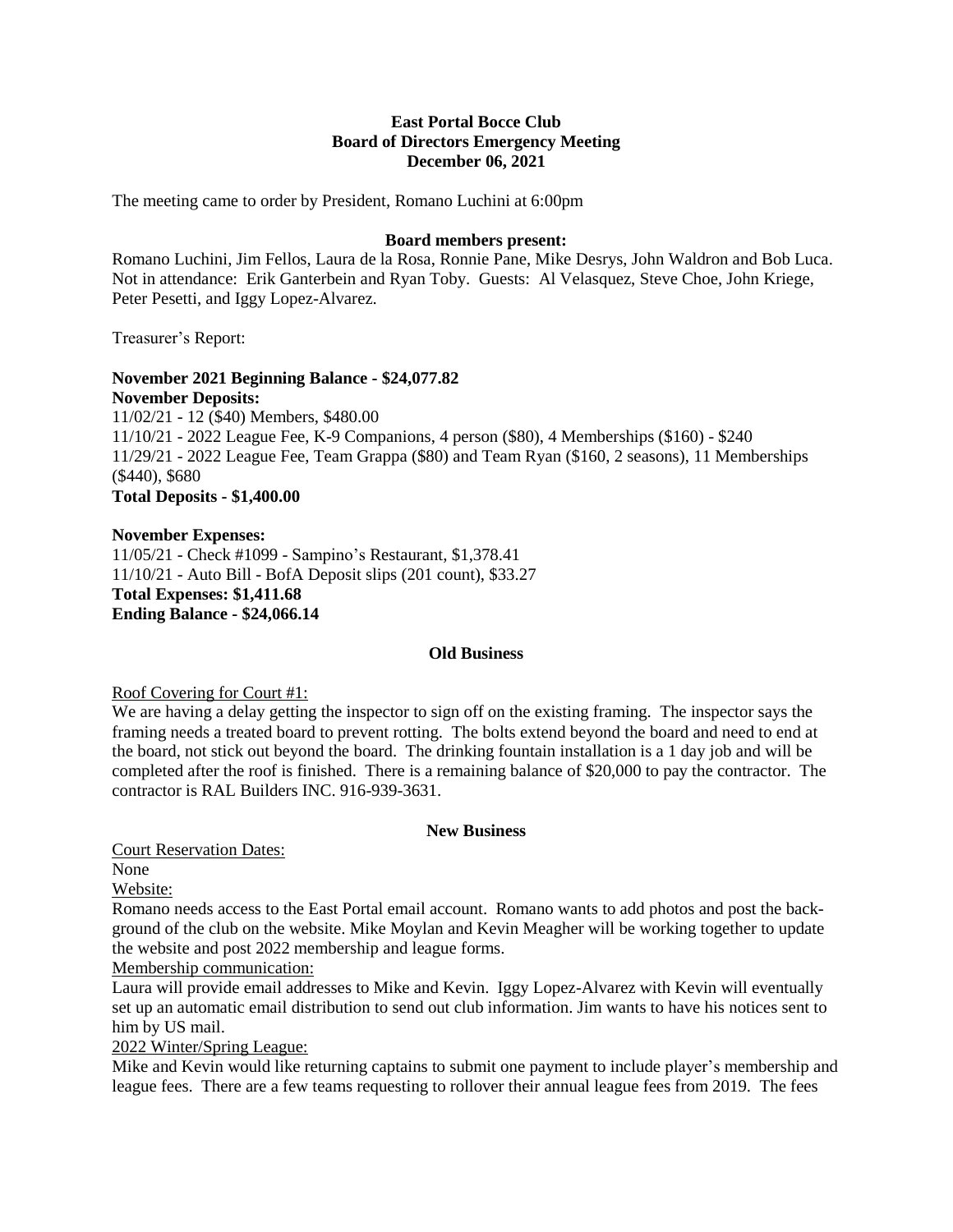were approved to rollover to 2022 Winter/Spring League. This will complete all of the outstanding overpaid fees from COVID.

Vaccinations:

Mike Desrys and his team wants all East Portal players to be vaccinated. Romano says we are a private entity. It was suggested that every court should have hand sanitizers and masks provided by the club. Mike Desrys motions for the club to buy hand sanitizer and masks for players. Two approve and 3 disapprove, the motion does not carry.

Court #1 Resurfacing:

Next year we will look at resurfacing court #1. We may have good surface under the carpet? New Lighting:

After the completion of the roof, we will look to purchase lighting for Court #1.

New Bocce Balls:

Steve Choe is looking to purchase bocce balls directly from Super Martel in Italy. Super Martel will give us their full customer service and save the club about \$800 over purchasing from Da Vinci bocce. We looked at several bocce ball pattern samples. A discussion commenced if we should have the same pattern bocce balls for all 5 courts? A motion was made to purchase 2 different sets of balls for each court for \$2100. The motion did not move forward because Jim Fellos left the meeting and we did not have a quorum for the vote. The discussion will continue at the next meeting.

United States Bocce Federation (USBF):

The annual membership is \$100. USBF will mail a renewal request to East Portal. Combination:

The 2022 combination will be sent out to all 2022 members via e-mail New Officers for 2022:

Iggy Lopez-Alvarez has been appointed to Treasurer and Nic Bos has been appointed to Secretary for 2022.

Romano motions to adjourn the meeting, Laura seconds the motion, all in favor.

Next meeting is Monday, January 3, 2021 at 6:00pm at the East Portal Bocce Club Courts.

# **Next Meeting's Agenda:**

Treasurer's Report: Update? Roof Covering for Court #1: Update? Court Reservation Dates: Update? Website: Update? Membership Communication: Update? 2022 Winter/Spring League: Update? Vaccinations: Update? Court #1 Resurfacing: Update? New Lighting: Update? New Bocce Balls: